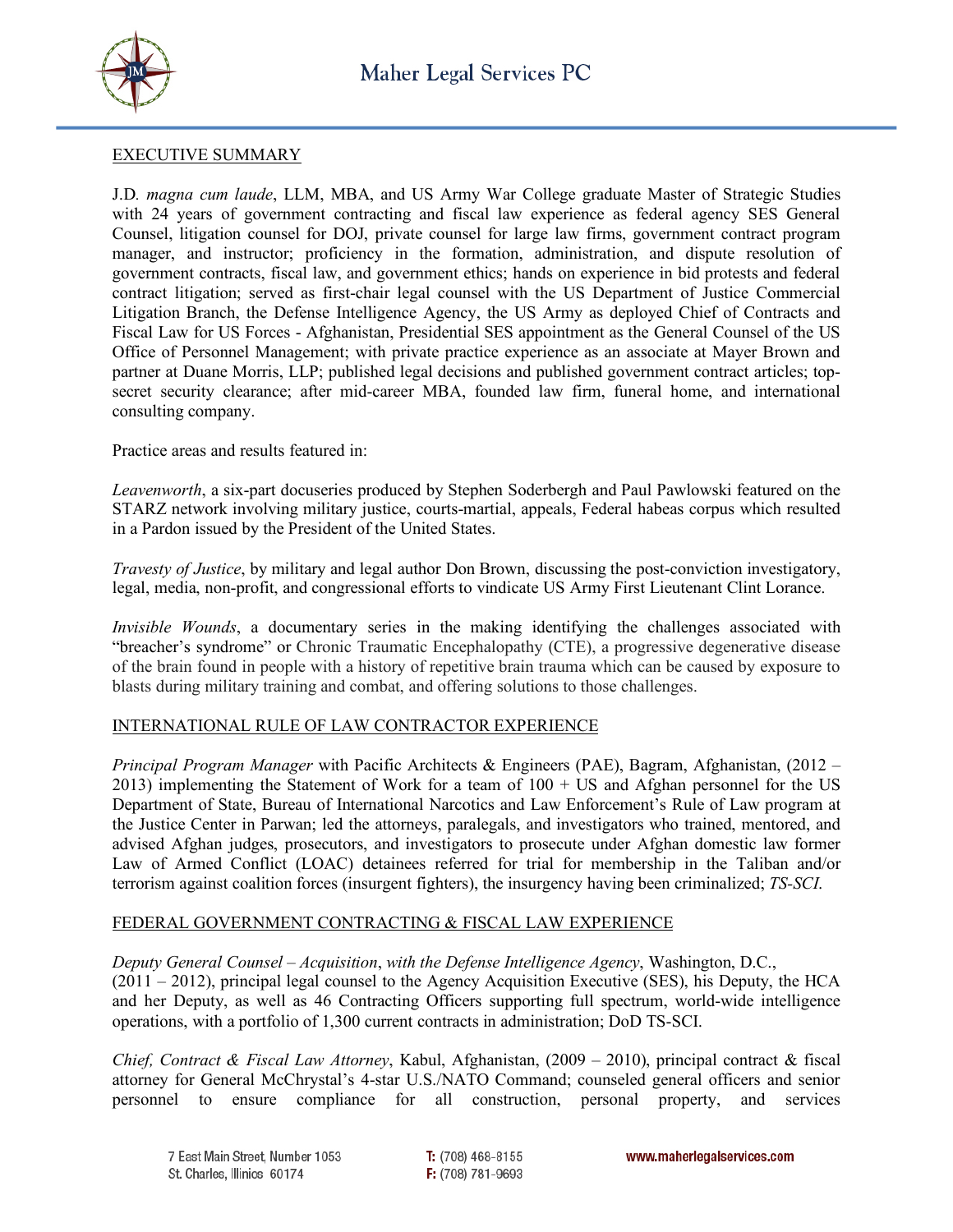acquisitions/contracts/projects in Afghanistan for over \$12 billion; lead counsel for the multi-billion dollar Commanders Emergency Response Program (CERP), which funded humanitarian assistance for local nationals; counsel to three weekly Executive Boards which validated construction requirements, personal property & services acquisitions, and humanitarian projects; daily counsel to executive principals, to include the CFO, Communications Director, Personnel Director, Chief Logistician, Chief Engineer, and Principal Assistant Responsible for Contracting and their staffs; directed and supervised 10 attorneys throughout Afghanistan; drafted legislation for the NDAA of 2010.

*The General Counsel of the U.S. Office of Personnel Management*, Washington, D.C., (2008 – 2009), non-career SES appointment through The Executive Office of The President of the United States, White House Personnel, with *OPM TS-SCI clearance*; led Office of the General Counsel involving 3 divisions, 25 Attorneys, and 10 staff while managing a multi-million dollar budget; supervised 300 concurrent cases across U.S. with issues involving government contracts, labor and employment, security-suitability determinations, and fiscal law; provided legal and policy counsel to the Director, a Senate-confirmed direct report to The President of the United States, on personnel management issues for the federal government; provided daily counsel to 14 SES Associate Directors; served as Designated Agency Ethics Official; legal advisor for the largest single-employer sponsored health insurance program (269 insurance companies), as well as the \$700B federal retirement program; FOIA and Privacy Act appellate official.

*Government Contracts Attorney with the U.S. Department of Justice, Civil Division, Commercial Litigation Branch* in Washington, D.C. (2001 – 2004); as first-chair, managed a portfolio of 25 concurrent cases before three courts through lifecycles in government contract lawsuits, bid-protests, international trade, and federal employment law; worked hand-in-glove with counsel from each agency to master claims and defenses and understand each agency's business model; successfully defended GSA, DOD (Army and Navy), USAID, and DVA before the U.S. Court of Federal Claims and the Federal Circuit; presented oral arguments before each court; represented Commerce and Labor before the U.S. Court of International Trade in New York on international law matters; settlement authority; various trial and appellate court published decisions.

# PRIVATE PRACTICE EXPERIENCE

*Maher Legal Services, P.C.,* (2015 – Present), www.lawyersdefendingwarriors.com, defend military personnel accused of crime in combat and defend Federal employees facing discipline from the Federal government employer, Federal habeas corpus, USERRA, security clearances, government contracts.

*Misbah Maher Consultancy, LLC* (2015 – Present), represent international prime and sub-contractors seeking payment from the United States Government, largely from rule of law and development projects for "operations and maintenance," construction, supplies, transportation, equipment, and lease disputes. Strategic partnership with Duane Morris, LLC.

*Maher Funeral Home, LLC*, (2015 – Present), corporate promoted, designed, and renovated former municipal public library into profitable small business, www.maherfuneralservices.com.

*Partner with Duane Morris, LLP,* in Chicago, Illinois (2008 – 2011), an international general practice law firm of 700 Attorneys.

*Associate with Mayer Brown, LLP* in Chicago, Illinois (2004 – 2006), as a senior action-attorney, managed litigation for Fortune 500 companies through case lifecycles; led team of attorneys in complex contract dispute against *Sprint-Nextel*; supervised the team defending *Oracle* in major securities fraud case; lead counsel against the Federal Aviation Administration (FAA) concerning the transportation of hazardous materials; conducted successful bid protest before the Government Accountability Office

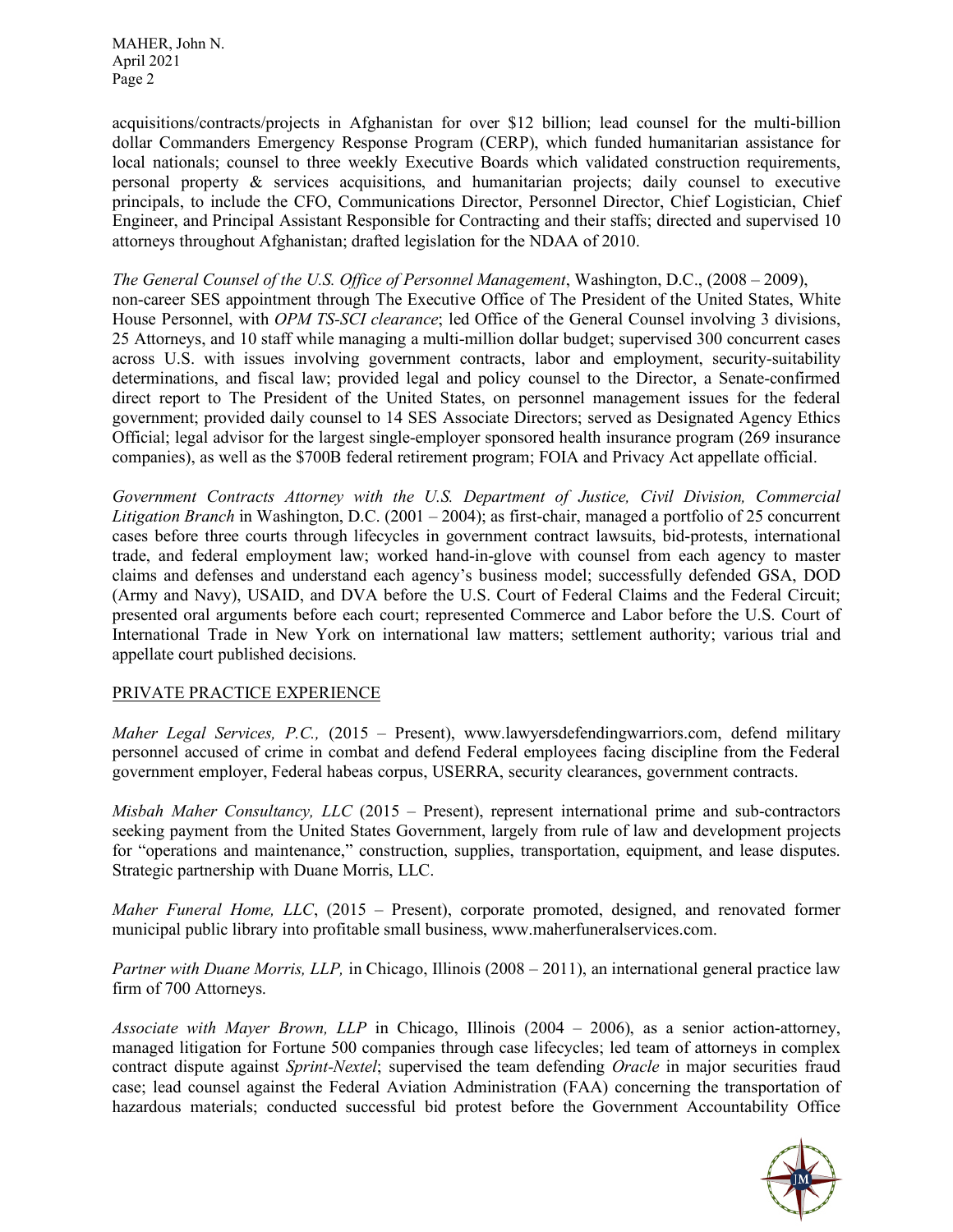(GAO) in Washington, D.C.; evidentiary hearings and TROs in Federal Court.

*Associate with Steptoe & Johnson, LLP* in Washington, D.C. (2004), represented Defense Contractors in government contracts and defense procurement; drafted several value engineering change proposals ("VECP"); presented to the Inspector General of General Services Administration (GSA) regarding contracting for interrogators with operations in Iraq.

# TEACHING EXPERIENCE

*Adjunct Faculty,* Northern Illinois University College of Law, DeKalb, Illinois (2018 – present), teach Federal administrative law and federal courts to students pursuing Juris Doctor.

*Adjunct Faculty*, Northern Illinois University College of Business, Naperville, Illinois (2014 – Present) teach business law to MBA students.

*Adjunct Professor of Law*, The John Marshall Law School in Chicago, (2008 – 2012) taught federal commercial litigation.

*Assistant Professor*, Embry-Riddle Aeronautical University, Germany, Andrews Air Force Base, and Patuxent River Naval Air Station, (1998 – 2008), taught undergraduate aviation law, insurance, and legislation; developed one course for online instruction for the Department of Distance Learning.

### EDUCATION

Master of Strategic Studies, 2014 MBA, 2014 US Army War College Northern Illinois University

LL.M., 2011 JD, *Magna Cum Laude*, 1996 DePaul University College of Law Northern Illinois University

Bachelor of Science, *Cum Laude*, 1992 Bradley University, Peoria, Illinois

#### ACTIVE DUTY & RESERVE MILITARY LEGAL EXPERIENCE

*Active Duty Legal Officer, United States Army Judge Advocate Generals Corps*, (1997 – 2001), as an attorney, served on active duty for four years directly after law school in Germany  $(1<sup>st</sup>$  Infantry Division) as a criminal prosecutor coordinating 200 investigations and prosecuting 42 trials as first-chair, advising military leaders on international matters while deployed to the Balkans on a United Nations peacekeeping mission to prevent ethnic cleansing, and drafting 30 appellate briefs and presenting oral argument.

*Reserve Legal Officer*, *United States Army Reserve*, (2001 – present), Lieutenant Colonel, veteran of *Operation Enduring Freedom.* 

| Legal Officer, Andrews Air Force Base, Maryland                        | $2001 - 2004$ |
|------------------------------------------------------------------------|---------------|
| Team Leader, Fort Sheridan, Illinois                                   | $2004 - 2007$ |
| Deputy Staff Judge Advocate, Darien, Illinois                          | $2007 - 2008$ |
| Legal Officer, US Army Court of Criminal Appeals, Arlington, Virginia  | $2008 - 2009$ |
| Chief, Contracts and Fiscal Law, Kabul, Afghanistan                    | $2009 - 2010$ |
| Legal Officer, Professional Responsibility, Pentagon, Washington, D.C. | $2010 - 2011$ |
| Student, US Army War College, Carlisle, Pennsylvania                   | $2012 - 2014$ |

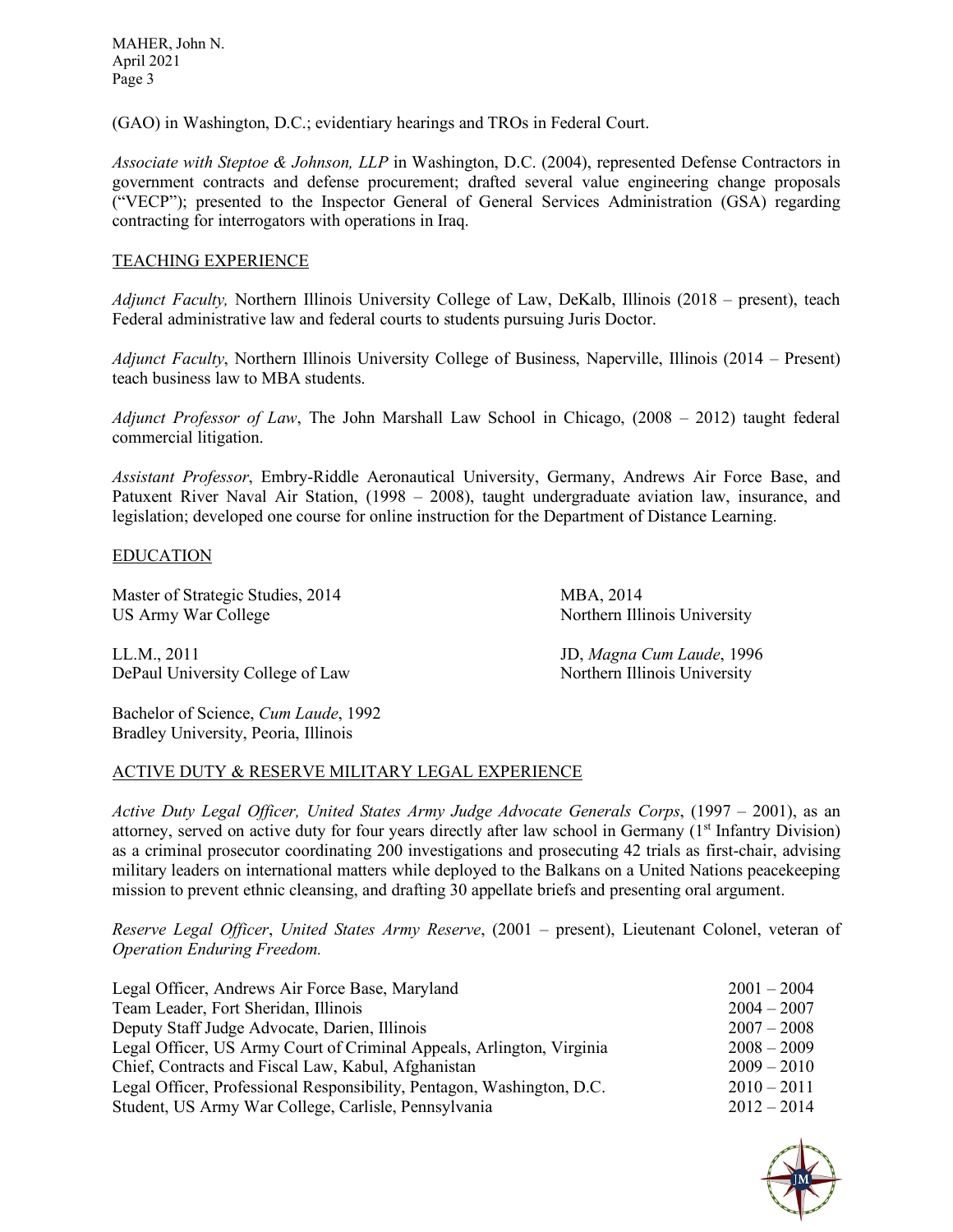Legal Officer, Cyber Command, Fort Meade, Maryland 2015 – 2016 Individual Ready Reserve 2016 - Present

### PUBLICATIONS

"Habeas Corpus Review of Military Convictions in The Federal Judiciary: An Enduring Need to Protect Constitutional Liberties," 2 J.L. POL'Y & MIL. AFF. 1 (2019).

"The Corporate Profit Motive & Questionable Public Relations Practices During the Lead-Up to The Affordable Care Act," J.L. & HEALTH, VOL. 25, ISSUE 1, 1-39 (2012).

"Benefits of the Dep't of Homeland Security's Safety Act," *Security Technology Executive*, (Nov. 2009).

"Closing the Willful Infringement Floodgates: The Effects of *In re Seagate* Both Inside and Outside the Generic Pharmaceutical Litigation Arena," 18 DEPAUL J. ART TECH. & INTELL. PROP. L. 255 (2008).

"Employer's Obligations Under the Uniformed Services Employment and Reemployment Rights Act," Illinois State Bar Association, *Labor & Employment Newsletter*, Vol. 44, No. 5 (2007).

"The Federal False Claims Act: A Look at *Qui Tam* Actions Aimed at The Pharmaceutical Manufacturing Industry," Illinois State Bar Association, *The Health Care Lawyer*, Vol. 24, (2007).

"Value Engineering Change Proposals: Who, What, Why, When, Where, & How," *The Government Contractor*, Vol. 21, Issue 10 (2007).

### SPEAKING ENGAGEMENTS

Keynote Speaker, The Annual Sue Rose Lecture, Quinism Foundation Annual Meeting, *Mefloquin and Mens Rea for Murder*, via Zoom in White River Junction, Vermont, (April 26, 2020).

Speaker, Quinism Foundation Annual Meeting, *Mefloquin in US v. Bales*, White River Junction, Vermont, (April 29 – 30, 2019).

Speaker, Texas State Bar, Military and Veterans Law Section, *Biometrics in US v. Lorance* & *Mefloquin in US v. Bales*, Saledo, Texas, (March 29-30, 2019).

Speaker, Wyoming National Guard Leadership Conference, "Ethical Issues Facing Senior Military and Civilian Government Leaders," Cheyenne, Wyoming, (October 21, 2017).

Speaker, "Implementing the Rule of Law in Afghanistan," University of Notre Dame Law School, South Bend, Indiana, (April 17, 2014).

Speaker, "Contract & Fiscal Law While Deployed," Office of The Judge Advocate General, Army Pentagon, Brigade Judge Advocate Mission Primer (September 2011).

Panelist with Major General Butch Tate, "The Army JAG Corps & Current Operations," The John Marshall Law School Veteran's Advocacy Clinic, Chicago, (March 2011).

Speaker, "Fiscal Law in Afghanistan," Ministry of the Interior, Government of the Islamic Republic of Afghanistan, Kabul, Afghanistan (2009).